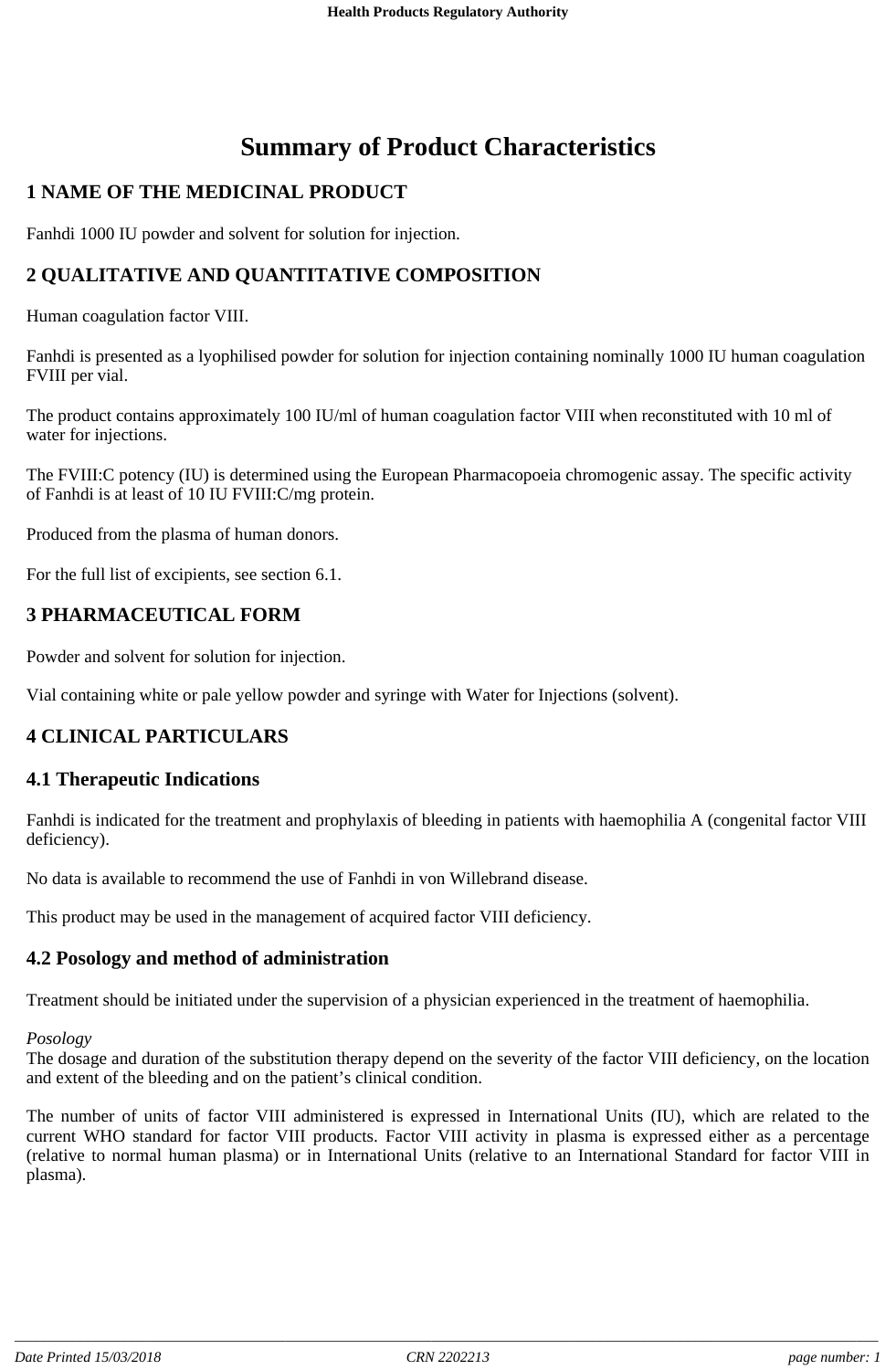One International Unit (IU) of factor VIII activity is equivalent to that quantity of factor VIII in one ml of normal human plasma. The calculation of the required dosage of factor VIII is based on the empirical finding that 1 International Unit (IU) factor VIII per kg body weight raises the plasma factor VIII activity by  $2.1 \pm 0.4\%$  of normal activity. The required dosage is determined using the following formula:

#### **Required units** = **body weight**  $(kg) \cdot$ **desired factor VIII rise**  $(\%)$  (**IU/dl**)  $\cdot$  **0.5**

The amount to be administered and the frequency of administration should always be oriented to the clinical effectiveness in the individual case.

In the case of the following haemorrhagic events, the factor VIII activity should not fall below the given plasma activity level (in % of normal or IU/dl) in the corresponding period. The following table can be used to guide dosing in bleeding episodes and surgery:

| Degree of haemorrhage/<br>Type of surgical procedure             | required $(\% )$<br>(IU/dl)              | <b>Factor VIII level Frequency of doses (hours)/</b><br>Duration of therapy (days)                                                                                             |  |
|------------------------------------------------------------------|------------------------------------------|--------------------------------------------------------------------------------------------------------------------------------------------------------------------------------|--|
| <b>Haemorrhage</b>                                               |                                          |                                                                                                                                                                                |  |
| Early haemarthrosis, muscle<br>bleeding or oral bleeding         | $20 - 40$                                | Repeat every 12 to 24 hours. At least 1 day,<br>until the bleeding episode as indicated by<br>pain is resolved or healing is achieved.                                         |  |
| More extensive<br>haemarthrosis, muscle<br>bleeding or haematoma | $30 - 60$                                | Repeat infusion every $12 - 24$ hours for<br>$3 - 4$ days or more until pain and acute<br>disability are resolved.                                                             |  |
| Life threatening<br>haemorrhages                                 | $60 - 100$                               | Repeat infusion every 8 to 24 hours until<br>threat is resolved.                                                                                                               |  |
| <b>Surgery</b>                                                   |                                          |                                                                                                                                                                                |  |
| <b>Minor</b><br>including tooth extraction                       | $30 - 60$                                | Every 24 hours, at least 1 day, until healing<br>is achieved.                                                                                                                  |  |
| Major                                                            | $80 - 100$<br>(pre-and<br>postoperative) | Repeat infusion every $8 - 24$ hours until<br>adequate wound healing, then therapy for at<br>least another 7 days to maintain a factor<br>VIII activity of 30% to 60% (IU/dl). |  |

During the course of treatment, appropriate determination of factor VIII levels is advised to guide the dose to be administered and the frequency of repeated infusions. In the case of major surgical interventions in particular, precise monitoring of the substitution therapy by means of coagulation analysis (plasma factor VIII activity) is indispensable. Individual patients may vary in their response to factor VIII, achieving different levels of *in vivo* recovery and demonstrating different half-lives.

For long term prophylaxis against bleeding in patients with severe haemophilia A, the usual doses are 20 to 40 IU of factor VIII per kg body weight at intervals of 2 to 3 days.

In some cases, especially in younger patients, shorter dosage intervals or higher doses may be necessary.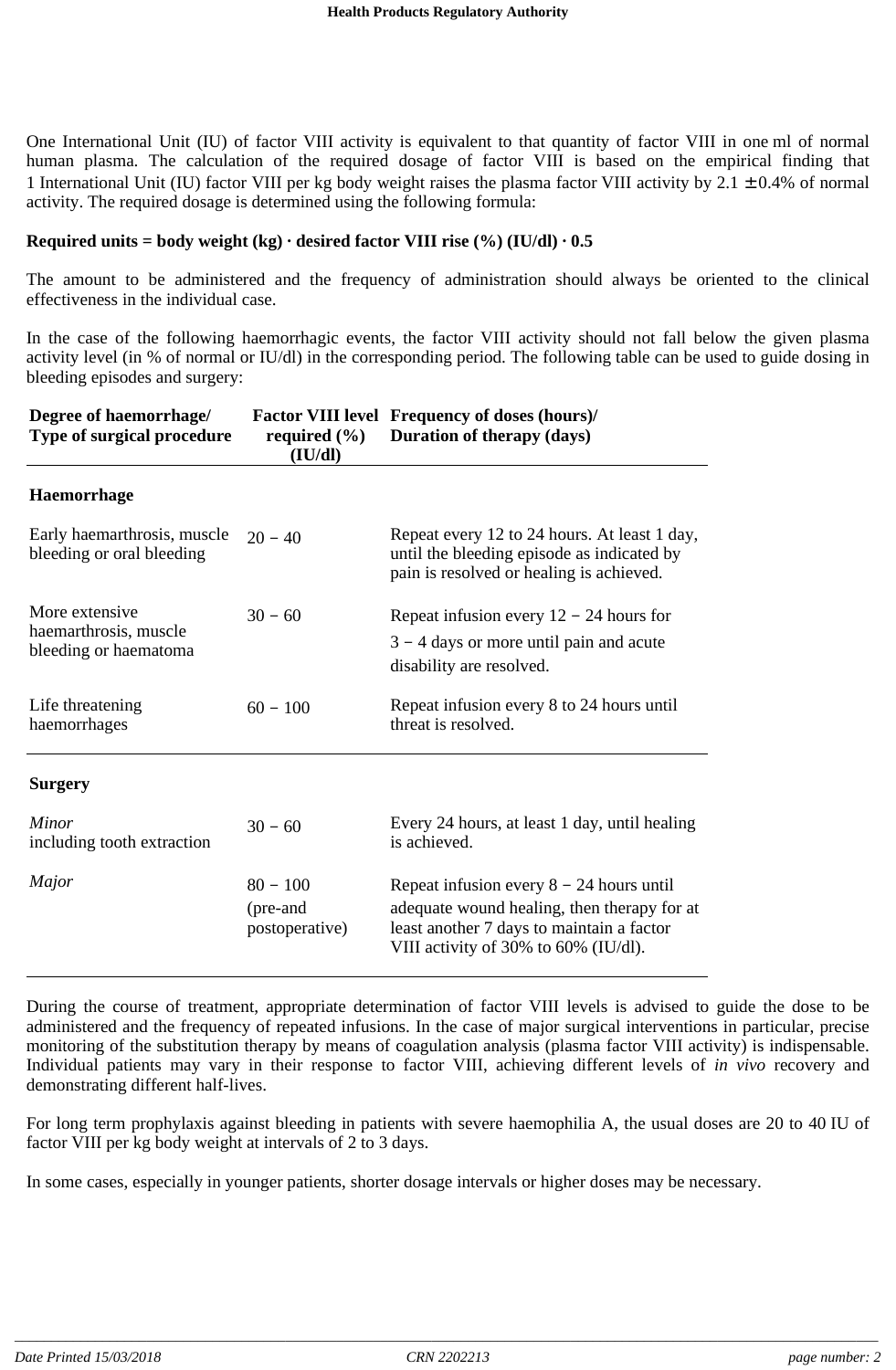#### *Paediatric population*

There are insufficient data from clinical trials to recommend the use of Fanhdi in children less than 6 years of age.

#### **Method of administration**

The product should be administered via the intravenous route. Fanhdi should be administered at a flow rate of no more than 10 ml/min.

For instructions on reconstitution of the medicinal product before administration, see section 6.6.

# **4.3 Contraindications**

Hypersensitivity to the active substance or to any of the excipients listed in section 6.1.

#### **4.4 Special warnings and precautions for use**

As with any intravenous protein product, allergic type hypersensitivity reactions are possible. The product contains traces of human proteins other than factor VIII. Patients should be informed of the early signs of hypersensitivity reactions including hives, which may lead to generalised urticaria, tightness of the chest, wheezing, hypotension, and anaphylaxis. If these symptoms occur, they should be advised to discontinue use of the product immediately and contact their physician.

In case of shock, the current medical standards for shock-treatment should be observed.

Standard measures to prevent infections resulting from the use of medicinal products prepared from human blood or plasma include selection of donors, screening of individual donations and plasma pools for specific markers of infection and the inclusion of effective manufacturing steps for the inactivation/removal of viruses. Despite this, when medicinal products prepared from human blood or plasma are administered, the possibility of transmitting infective agents cannot be totally excluded. This also applies to unknown or emerging viruses and other pathogens.

The measures taken are considered effective for enveloped viruses such as human immunodeficiency virus (HIV), hepatitis B virus (HBV) and hepatitis C virus (HCV), and for the non-enveloped virus hepatitis A virus. The measures taken may be of limited value against non-enveloped viruses such as parvovirus B19.

Parvovirus B19 infection may be serious for pregnant women (fetal infection) and for individuals with immunodeficiency or increased erythropoiesis (e.g. haemolytic anaemia).

#### Inhibitors

The formation of neutralising antibodies (inhibitors) to factor VIII is a known complication in the management of individuals with haemophilia A. These inhibitors are usually IgG immunoglobulins directed against the factor VIII procoagulant activity, which are quantified in Bethesda Units (BU) per ml of plasma using the modified assay. The risk of developing inhibitors is correlated to the severity of the disease as well as the exposure to factor VIII, this risk being highest within the first 20 exposure days. Rarely, inhibitors may develop after the first 100 exposure days.

Cases of recurrent inhibitor (low titre) have been observed after switching from one factor VIII product to another in previously treated patients with more than 100 exposure days who have a previous history of inhibitor development. Therefore, it is recommended to monitor all patients carefully for inhibitor occurrence following any product switch.

The clinical relevance of inhibitor development will depend on the titre of the inhibitor, with low titre inhibitors which are transiently present or remain consistently low titre posing less of a risk of insufficient clinical response than high titre inhibitors.

In general, all patients treated with coagulation factor VIII products should be carefully monitored for the development of inhibitors by appropriate clinical observations and laboratory tests. If the expected factor VIII activity plasma levels are not attained, or if bleeding is not controlled with an appropriate dose, testing for factor VIII inhibitor presence should be performed. In patients with high levels of inhibitor, factor VIII therapy may not be effective and other therapeutic options should be considered. Management of such patients should be directed by physicians with experience in the care of haemophilia and factor VIII inhibitors.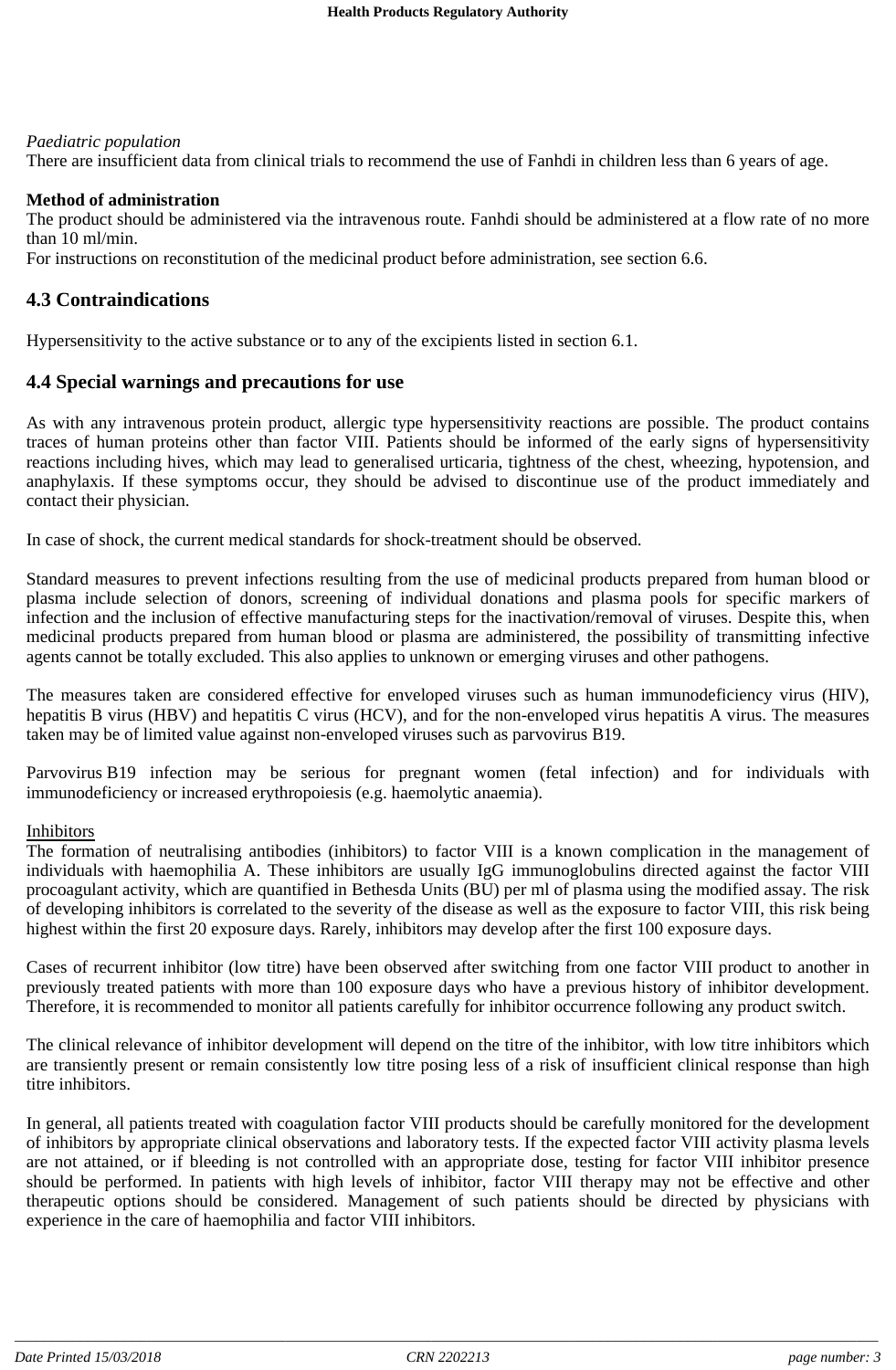Appropriate vaccination (hepatitis A and B) should be considered for patients in regular/repeated receipt of human plasma-derived factor VIII products.

It is strongly recommended that every time that Fanhdi is administered to a patient, the name and batch number of the product are recorded in order to maintain a link between the patient and the batch of the product.

#### Sodium content

The residual content of sodium in Fanhdi, arising from the manufacturing process, does not exceed 23 mg per vial. This is equivalent to 1.15% of the recommended maximum daily intake of sodium for an adult. However, depending on the body weight of the patient and the posology, the patient may receive more than one vial.

#### **4.5 Interaction with other medicinal products and other forms of interaction**

No interactions of human coagulation factor VIII products with other medicinal products are known.

#### **4.6 Fertility, pregnancy and lactation**

Animal reproduction studies have not been conducted with factor VIII. Based on the rare occurrence of haemophilia A in women, experience regarding the use of factor VIII during pregnancy and breast-feeding is not available. Therefore, factor VIII should be used during pregnancy and lactation only if clearly indicated.

#### **4.7 Effects on ability to drive and use machines**

Fanhdi has no or negligible influence on the ability to drive and use machines.

#### **4.8 Undesirable effects**

Hypersensitivity or allergic reactions (which may include angioedema, burning and stinging at the infusion site, chills, flushing, generalised urticaria, headache, hives, hypotension, lethargy, nausea, restlessness, tachycardia, tightness of the chest, tingling, vomiting, wheezing) have been observed infrequently, and may in some cases progress to severe anaphylaxis (including shock).

On rare occasions, fever has been observed.

Development of neutralising antibodies (inhibitors) may occur in patients with haemophilia A treated with factor VIII, including with Fanhdi (see section 5.1). If such inhibitors occur, the condition will manifest itself as an insufficient clinical response. In such cases, it is recommended that a specialised haemophilia centre be contacted. For safety information with respect to transmissible agents, see section 4.4.

Tabulated list of adverse reactions The table presented below is according to the MedDRA system organ classification (SOC and Preferred Term Level).

Frequencies have been evaluated according to the following convention: very common  $(\geq 1/10)$ ; common  $(\geq 1/100$  to  $\langle 1/10 \rangle$ ; uncommon ( $\geq 1/1,000$  to  $\langle 1/100 \rangle$ ; rare ( $\geq 1/10,000$ ); very rare ( $\langle 1/10,000 \rangle$ , not known (cannot be estimated from the available data).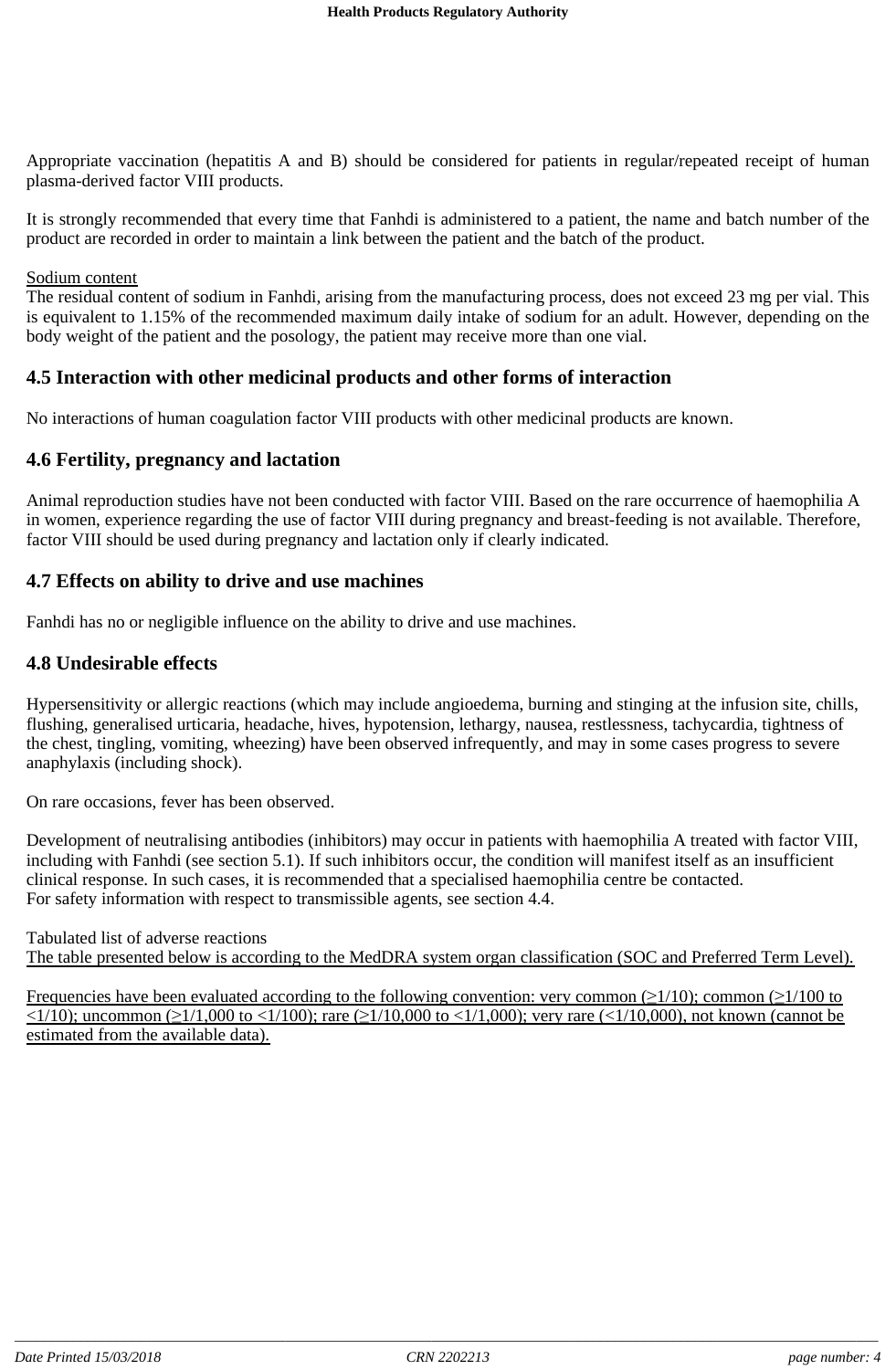Within each frequency grouping, adverse reactions are presented in order of decreasing seriousness.

| <b>MedDRA Standard System Organ</b><br>Class | <b>Adverse reactions</b> | Frequency                                               |
|----------------------------------------------|--------------------------|---------------------------------------------------------|
| Blood and lymphatic system disorders         | <b>FVIII</b> inhibitor   | Uncommon $(PTPs)*$<br>Very common<br>$\mu_{\text{UPs}}$ |

\* Frequency is based on studies with all FVIII products which included patients with severe haemophilia A. PTPs = previously-treated patients, PUPs = previously-untreated patients

#### Reporting of suspected adverse reactions

Reporting suspected adverse reactions after authorisation of the medicinal product is important. It allows continued monitoring of the benefit/risk balance of the medicinal product. Healthcare professionals are asked to report any suspected adverse reactions via HPRA Pharmacovigilance, Earlsfort Terrace, IRL - Dublin 2, Tel: +353 1 6764971, Fax: +353 1 6762517, Website: www.hpra.ie; e-mail: medsafety@hpra.ie.

## **4.9 Overdose**

No case of overdose with human coagulation factor VIII has been reported.

# **5 PHARMACOLOGICAL PROPERTIES**

## **5.1 Pharmacodynamic properties**

Pharmacotherapeutic Group: Antihaemorrhagics: blood coagulation factor VIII. ATC code: B02BD02.

In Fanhdi, factor VIII is presented as a complex with von Willebrand factor.

The factor VIII/von Willebrand factor complex consists of two molecules (factor VIII and von Willebrand factor) with different physiological functions.

When infused into a haemophiliac patient, factor VIII binds to von Willebrand factor in the patient's circulation.

Activated factor VIII acts as a cofactor for activated factor IX, accelerating the conversion of factor X to activated factor X. Activated factor X converts prothrombin into thrombin. Thrombin then converts fibrinogen into fibrin and a clot can be formed.

Haemophilia A is a sex-linked hereditary disorder of blood coagulation due to decreased levels of FVIII and results in profuse bleeding into joints, muscles or internal organs, either spontaneously or as a result of accidental or surgical trauma. By replacement therapy the plasma levels of FVIII are increased, thereby enabling a temporary correction of the factor deficiency and correction of the bleeding tendencies.

#### Paediatric population

There are insufficient data from clinical trials in children less than 6 years of age.

Data on Immune Tolerance Induction (ITI) have been collected in pediatric and adult patients with haemophilia A who have developed inhibitors to FVIII. The 57 patients from retrospective studies and 14 patients from prospective studies included a broad spectrum of primary and rescue ITI patients with varying prognoses for achieving immune tolerance. Data show that Fanhdi has been used to induce immune tolerance. In patients where tolerance was achieved, bleeding could be prevented or controlled on either prophylactic or on-demand therapy with a FVIII concentrate.

## **5.2 Pharmacokinetic properties**

Plasma factor VIII activity decreases by a two-phase exponential decay.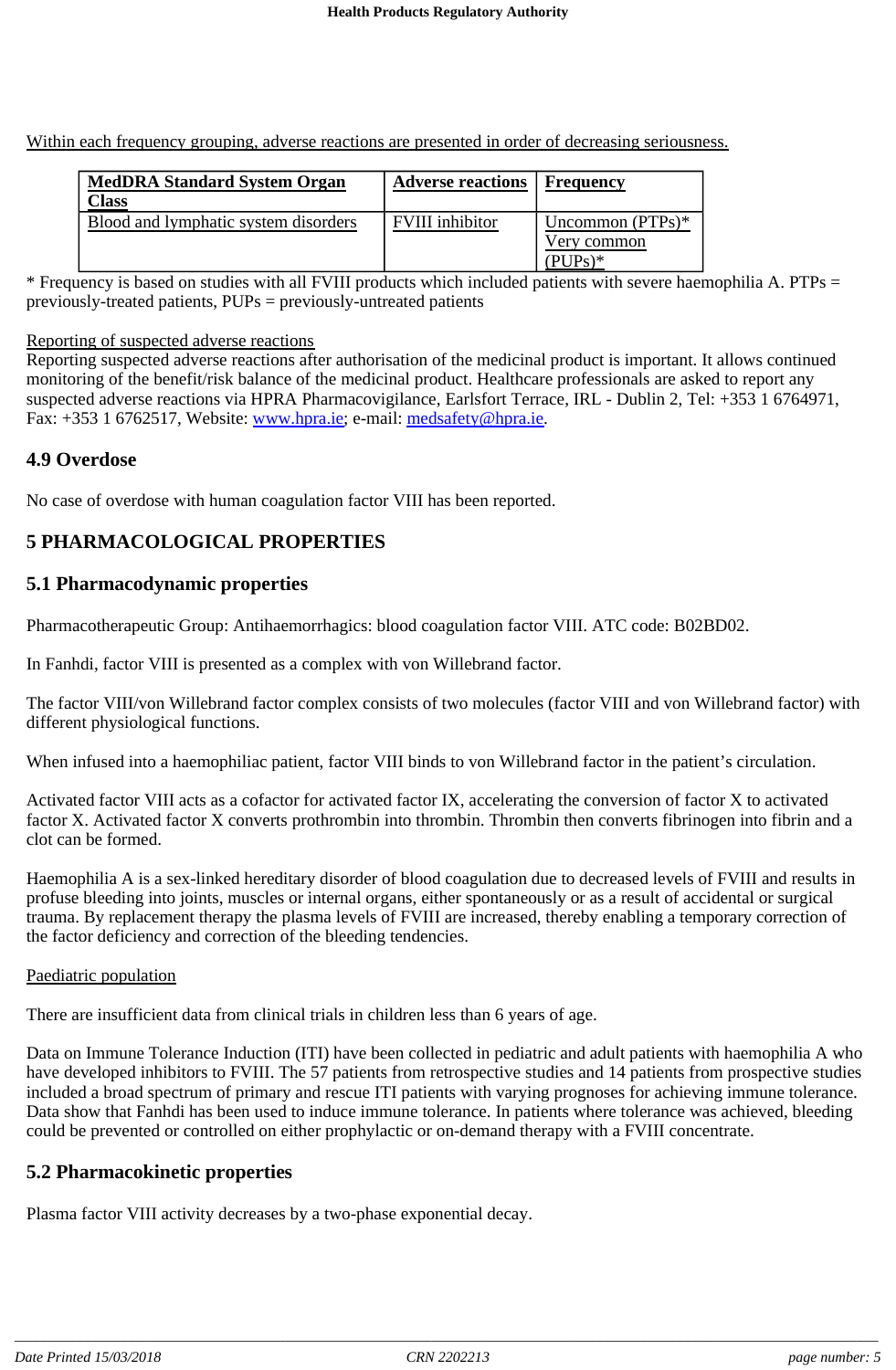The half-life of human factor VIII obtained in the clinical trial carried out with Fanhdi is  $14.18 \pm 2.55$  hours and the "in vivo" recovery is  $105.5 \pm 18.5$ %, which is equivalent to approximately 2.1  $\pm$  0.4 IU/dl per IU/kg administered (determinations performed following chromogenic method). Next are detailed the values for MRT 20.6  $\pm$  4.8 h, AUC  $19.3 \pm 3.7$  IU h/ml and clearance  $2.6 \pm 0.5$  ml/h/kg.

# **5.3 Preclinical safety data**

Human plasma coagulation factor VIII (active ingredient for Fanhdi) is a normal constituent of the human plasma and acts like the endogenous factor VIII. Single dose toxicity testing is of no relevance since higher doses result in overloading.

Repeated dose toxicity testing in animals is impracticable due to interference with developing antibodies to heterologous protein.

# **6 PHARMACEUTICAL PARTICULARS**

#### **6.1 List of excipients**

Histidine Albumin (human) Arginine Water for injections (solvent)

## **6.2 Incompatibilities**

Fanhdi must not be mixed with other medicinal products.

Only the provided infusion sets should be used because treatment failure can occur as a consequence of human coagulation factor VIII adsorption to the internal surfaces of some infusion equipment.

## **6.3 Shelf life**

Unopened: 3 years.

Reconstituted:

Chemical and physical in-use stability has been demonstrated for 12 hours at 25 °C. From a microbiological point of view, the product should be used immediately. If not used immediately, in-use storage times and conditions prior to use are the responsibility of the user and would normally not be longer than 24 hours at 2 to 8  $\degree$ C, unless reconstitution has taken place in controlled and validated aseptic conditions.

## **6.4 Special precautions for storage**

Do not store above 30 ºC. Do not freeze.

For storage conditions after reconstitution of the medicinal product, see section 6.3.

## **6.5 Nature and contents of container**

Fanhdi is supplied in Type II glass vials containing 1000 I.U. of factor VIII (lyophilisate) and Type I glass pre-filled syringes containing 10ml of water for injection (solvent).

The accessories supplied with Fanhdi for reconstitution and administration of the product are: vial adaptor, filter, two alcohol swabs and butterfly needle.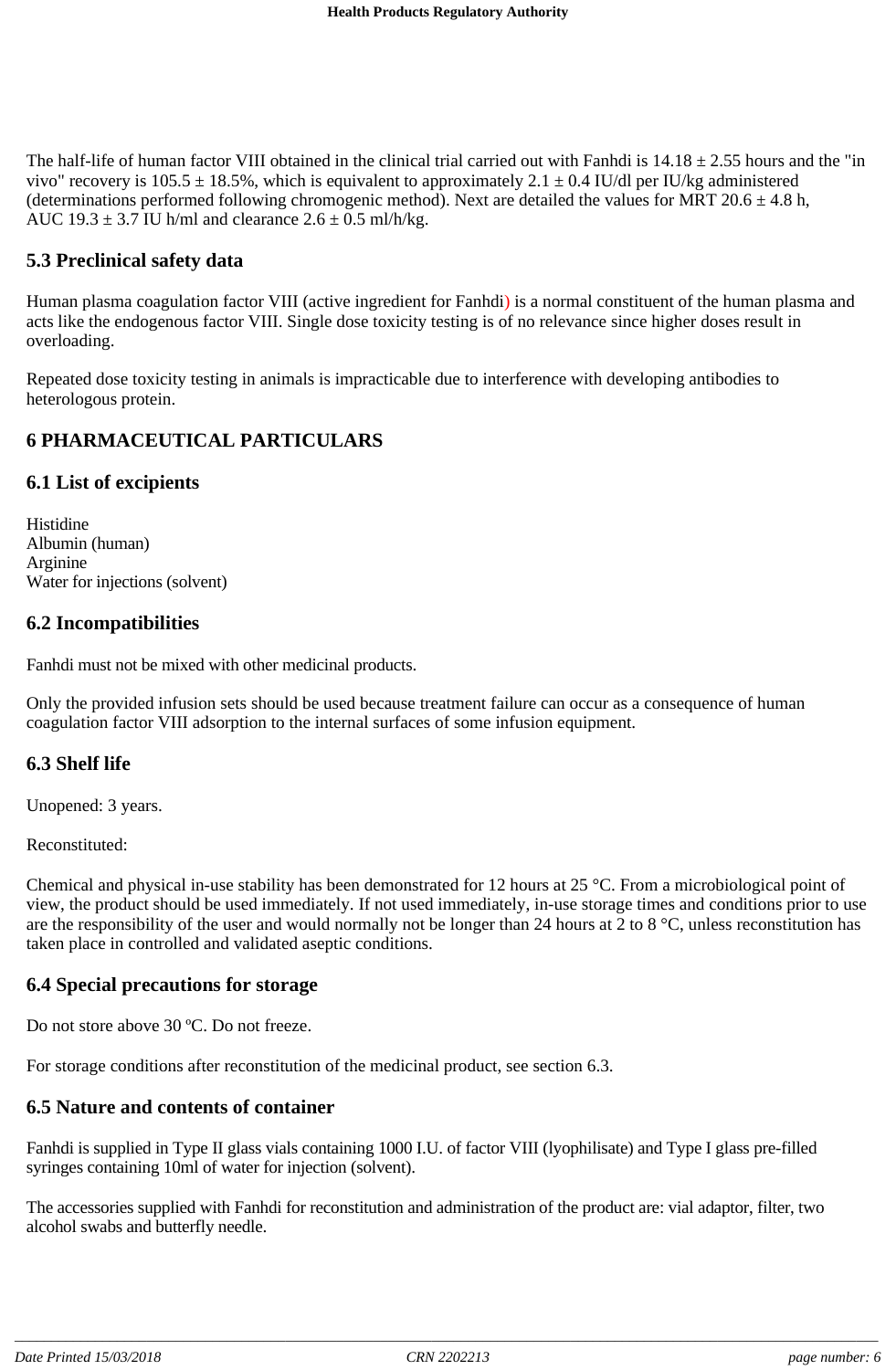Not all pack sizes may be marketed.

Pack size: 1 lyophilised vial, 1 pre-filled syringe with solvent and accessories.

# **6.6 Special precautions for disposal and other handling**

Do not use after the expiry date shown on the vial label.

Left-over product must never be stored for later use, nor stored in a refrigerator.

To prepare the solution:

- 1. Warm the vial and syringe but not above 30ºC.
- 2. Attach plunger to syringe containing diluent.
- 3. Remove filter from packaging. Remove cap from syringe tip and attach syringe to filter.
- 4. Remove the vial adaptor from packaging and attach to syringe and filter.
- 5. Remove cap from vial and wipe stopper with swabs provided.
- 6. Pierce vial stopper with adaptor needle.
- 7. Transfer all diluent from syringe to vial.
- 8. Gently shake vial until all product is dissolved. As with other parenteral solutions, do not use if product is not properly dissolved or particles are visible.
- 9. Briefly separate the syringe/filter from vial/adaptor, to release the vacuum.
- 10. Invert vial and aspirate solution into syringe.
- 11. Prepare injection site, separate syringe and inject product using the butterfly needle provided.
- Injection rate should be 3 ml/minute into a vein and never more than 10 ml/minute to avoid vasomotor reactions.

Do not re-use the administration sets.

Any unused product or waste material should be disposed of in accordance with local requirements.

The solution should be clear or slightly opalescent. Do not use solutions that are cloudy or have deposits.

Reconstituted products should be inspected visually for particulate matter and discoloration prior to administration.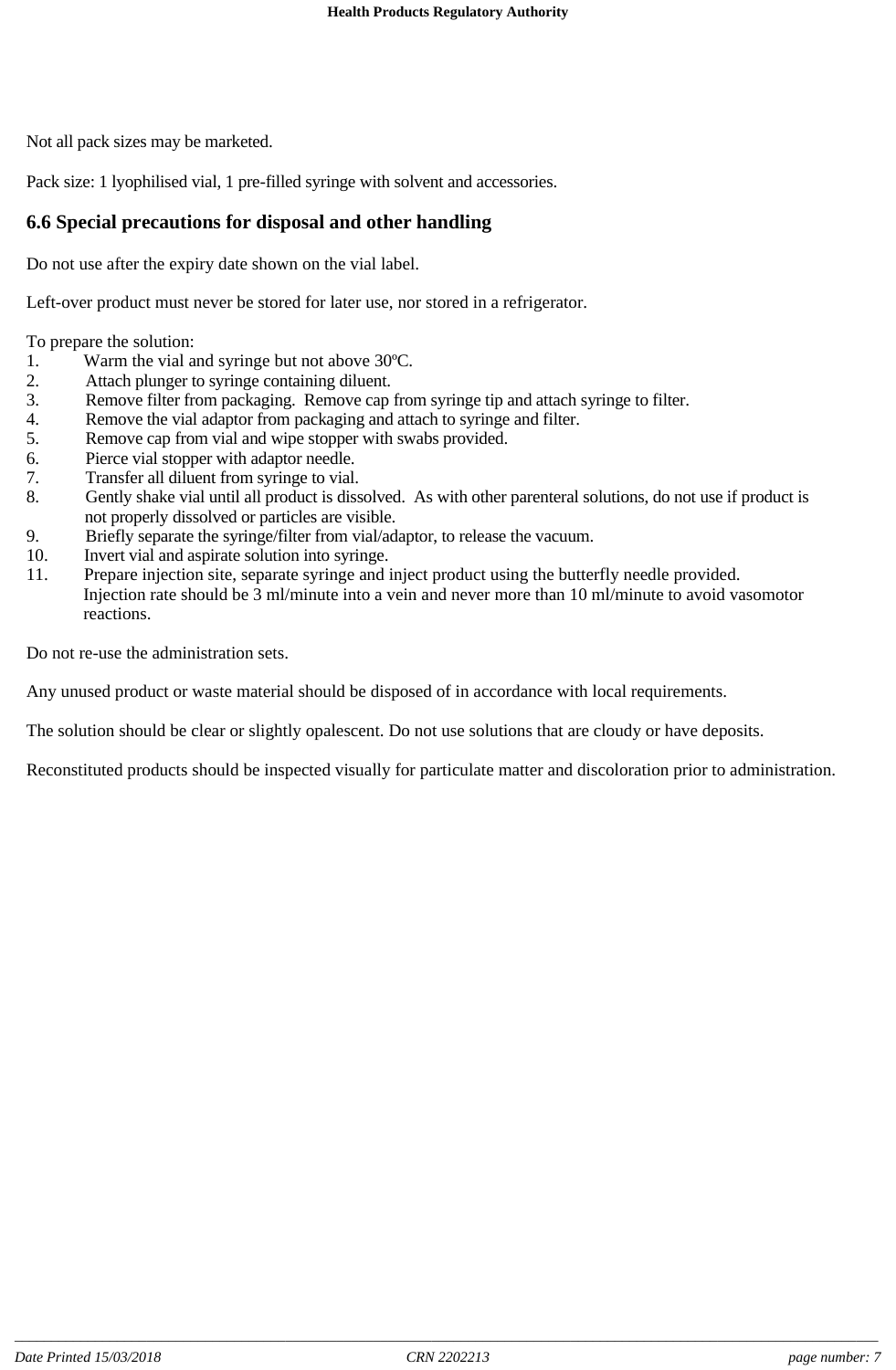

# **7 MARKETING AUTHORISATION HOLDER**

Instituto Grifols, S.A. c/Can Guasc, 2 - Parets del Vallès 08150 Barcelona Spain

# **8 MARKETING AUTHORISATION NUMBER**

PA0849/001/003